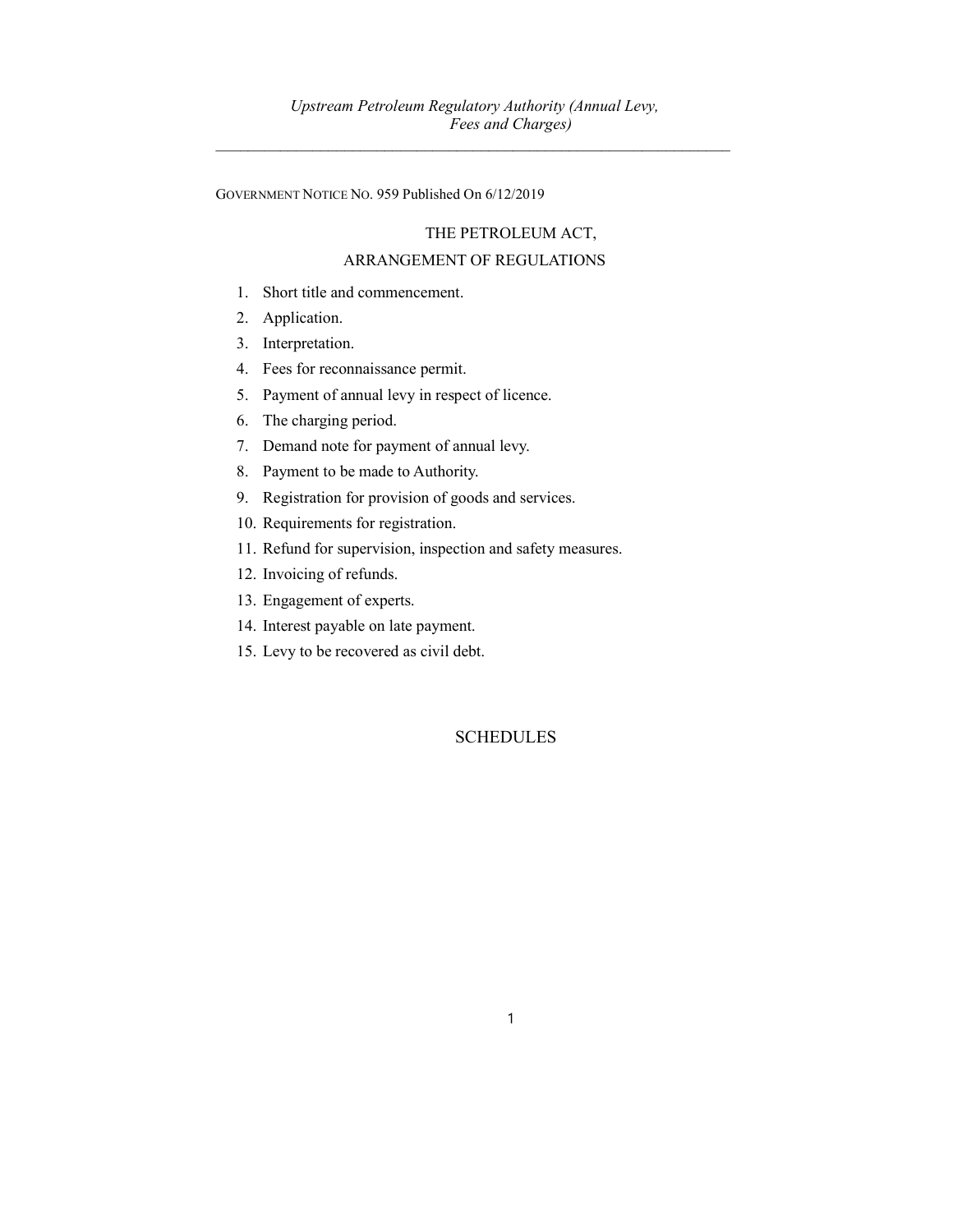# THE PETROLEUM ACT, (CAP.392)

 $\mathcal{L}=\mathcal{L}^{\mathcal{L}}$ 

# REGULATIONS  $\frac{1}{2}$  ,  $\frac{1}{2}$  ,  $\frac{1}{2}$  ,  $\frac{1}{2}$  ,  $\frac{1}{2}$  ,  $\frac{1}{2}$  ,  $\frac{1}{2}$

## (Made under section 258)  $\frac{1}{2}$

### THE UPSTREAM PETROLEUM REGULATORY AUTHORITY (ANNUAL LEVY, FEES AND CHARGES) REGULATIONS, 2019

| Short title and<br>Commenceme<br>nt | 1. These Regulations may be cited as Petroleum<br>Upstream Regulatory Authority (Annual levy, fees and charges)<br>Regulations, 2019 and shall come into operation on such date as<br>the Minister may, by Notice published in the Gazette, appoint.                                                           |  |  |
|-------------------------------------|----------------------------------------------------------------------------------------------------------------------------------------------------------------------------------------------------------------------------------------------------------------------------------------------------------------|--|--|
| Application                         | 2. These Regulations shall govern the collection of<br>annual levies, fees and charges payable by upstream contractors<br>and or subcontractor to the Authority for the purpose of financing<br>PURA direct and indirect operational costs in the conduct of its<br>Regulatory functions.                      |  |  |
| Interpretation                      | 3. In these Regulations, unless the context requires<br>otherwise:                                                                                                                                                                                                                                             |  |  |
| Cap, 392                            | "Act" means the Petroleum Act;<br>"Annual Levy" means the levies payable to the Authority under<br>Regulation 5;                                                                                                                                                                                               |  |  |
|                                     | "Authority" means The Petroleum Upstream Regulatory<br>Authority or in its Acronym PURA;                                                                                                                                                                                                                       |  |  |
|                                     | "Contractor" means a second party or an entity to which any<br>interest on a license may be transferred in the application<br>of the provisions of the relevant agreement;                                                                                                                                     |  |  |
|                                     | "License" means a license granted under the Act;                                                                                                                                                                                                                                                               |  |  |
| Cap.212                             | "Local Company" means a company or subsidiary company<br>incorporated under Companies Act, which is one<br>hundred percent owned by Tanzanian citizen or a<br>company that is a joint venture partnership with a<br>Tanzania citizen or citizen whose participating share is<br>not less than fifteen percent; |  |  |
|                                     | "Minister" means the Minister for the time being responsible for                                                                                                                                                                                                                                               |  |  |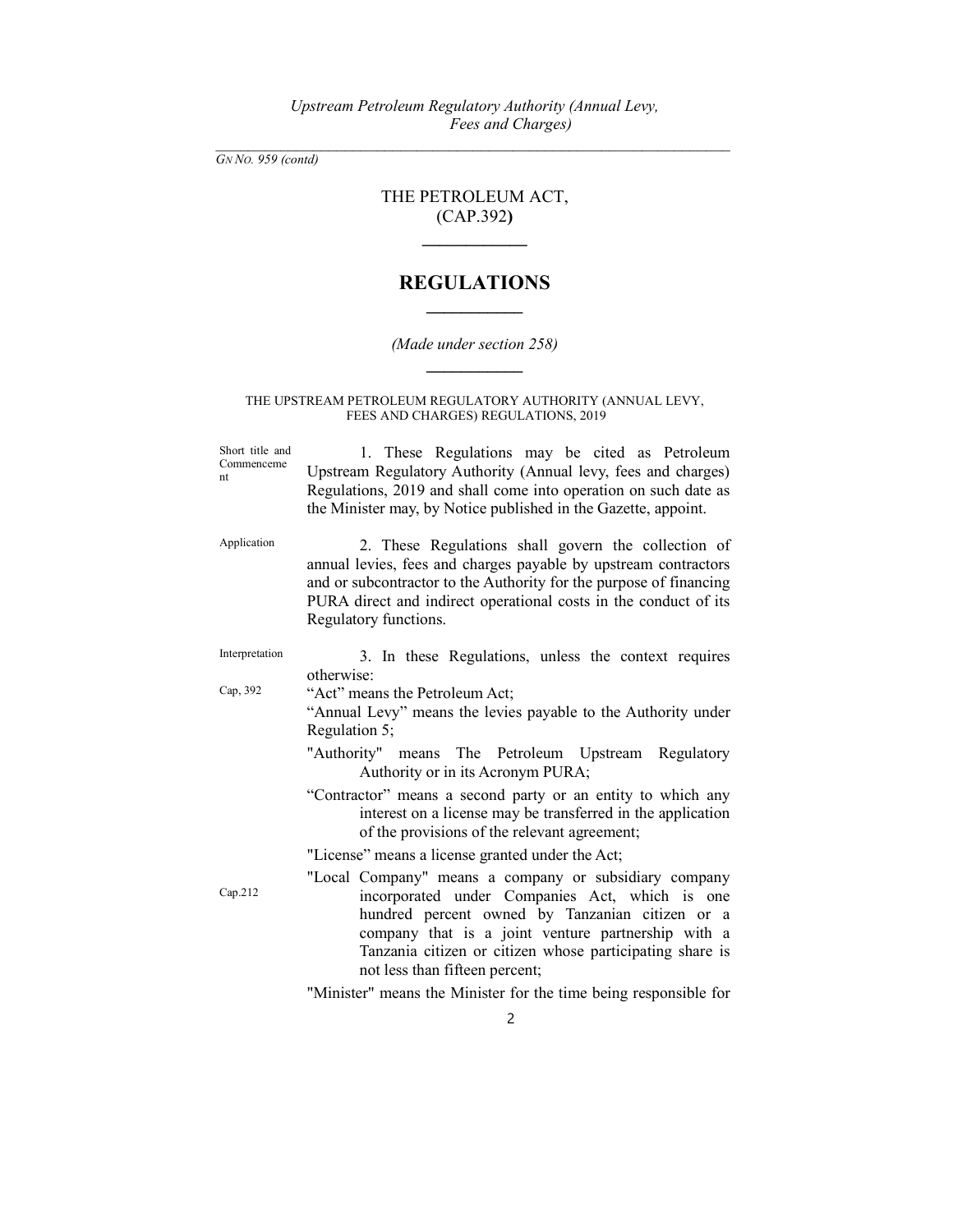$\mathcal{L}_\text{max} = \frac{1}{2} \sum_{i=1}^n \mathcal{L}_\text{max}(\mathbf{z}_i - \mathbf{z}_i)$ GN No. 959 (contd)

Petroleum affairs;

- "Petroleum operations" means any or all operations in connections with reconnaissance, explorations, appraisal, development, production, processing or liquefaction and includes activities in connection with decommissioning of petroleum facilities;
- "Wellhead" means the component or point at the surface of an oil or gas well and includes any such other point determined by the Authority to be the wellhead for the purpose of calculating annual levy in accordance with these regulations.

Fees for reconnaissance permit 4. Subject to section 34(2) of Petroleum Act, an applicant for reconnaissance permit shall pay the fee as prescribed in the Second Schedule to these Regulations.

Payment of annual levy in respect of licence

- 5. There shall be an annual levy imposed on the following licenses:
	- (a) exploration license;
	- (b) development license; and
	- (c) liquefaction license.

 (2)The annual levy imposed under subsection (1) shall be payable to the Authority by the contractor in the following manner:

- (a) the contractor of an exploration license will be liable to pay 70,000 USD per annum;
- (b) the contractor of a development license will be liable to pay one percent (1%) of natural gas or crude oil gross sales accrued at delivery point per annum; and
- (c) a contractor of a liquefaction license, is liable to pay 300,000 USD per annum.

 (3) Where the contractor is more than one person the liability to pay levy shall be joint and several

 charging period

 6. The charging period shall be annually, beginning annual on 1<sup>st</sup>January of each year, paid in four equal installments at the end of each quarter.

demand note 7.The Authority shall, within ten days after the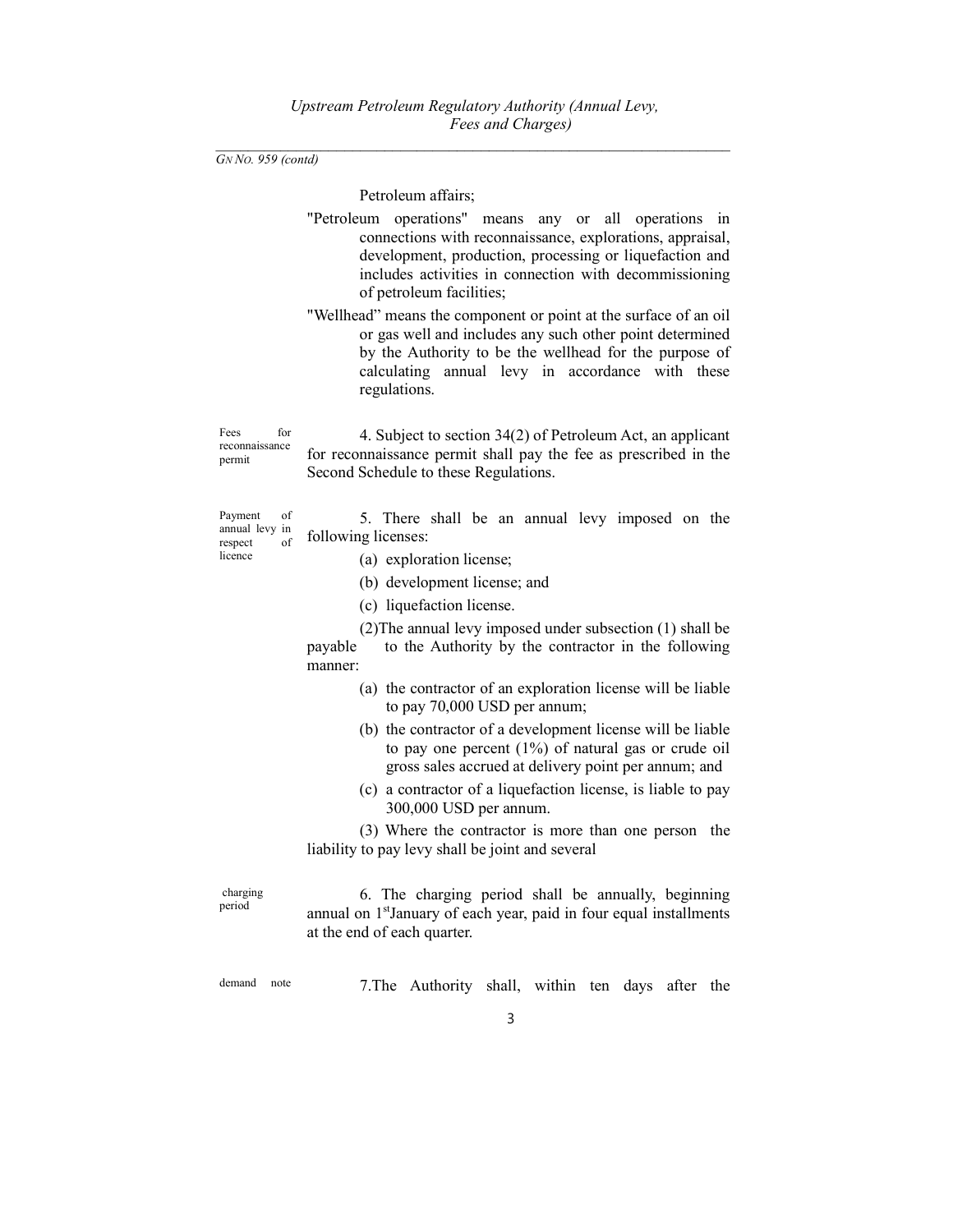for payment of annual levy commencement of each charging period, send payment demand notes to the contractors containing the following;

- (a) the amount of the levy for which that contractor is liable to pay;
- (b) details of where the payment should be made.

Payment to be made Authority

 8. The levy shall be paid to the Authority within thirty (30) days after date of notification in writing of the amount thereof.

Registration for provision of goods and services

 9.-(1) A person engaging in provision of goods and services in Upstream Petroleum-sub sector in Tanzania shall be verified and registered into the Authority suppliers and service providers database.

 (2) The registration under subregulation (1) shall be done upon payment of the prescribed fees in as prescribed in the Second Schedule.

 (3) A registered suppliers or service provider shall obtain a certificate of recognition from the Authority which shall be renewable annually upon payment of respective fees as prescribed in Second Schedule.

Requirements for registration

 10. For the purpose of registrations with the Authority as stipulated under regulation 9, an applicant shall produce the following:

- (a) certificate of incorporation or compliance annexed with Memorandum and Articles of Association
- (b) physical address;
- (c) tax clearance certificate;
- (d) audited financial statements of the Company for the past 3 years before registration with the Authority and upon renewal for the past year;
- (e) in case of a new formed company, a declaration of its financial capacity and annual turnover forecast; and
- (f) any other information, as may be required by the authority.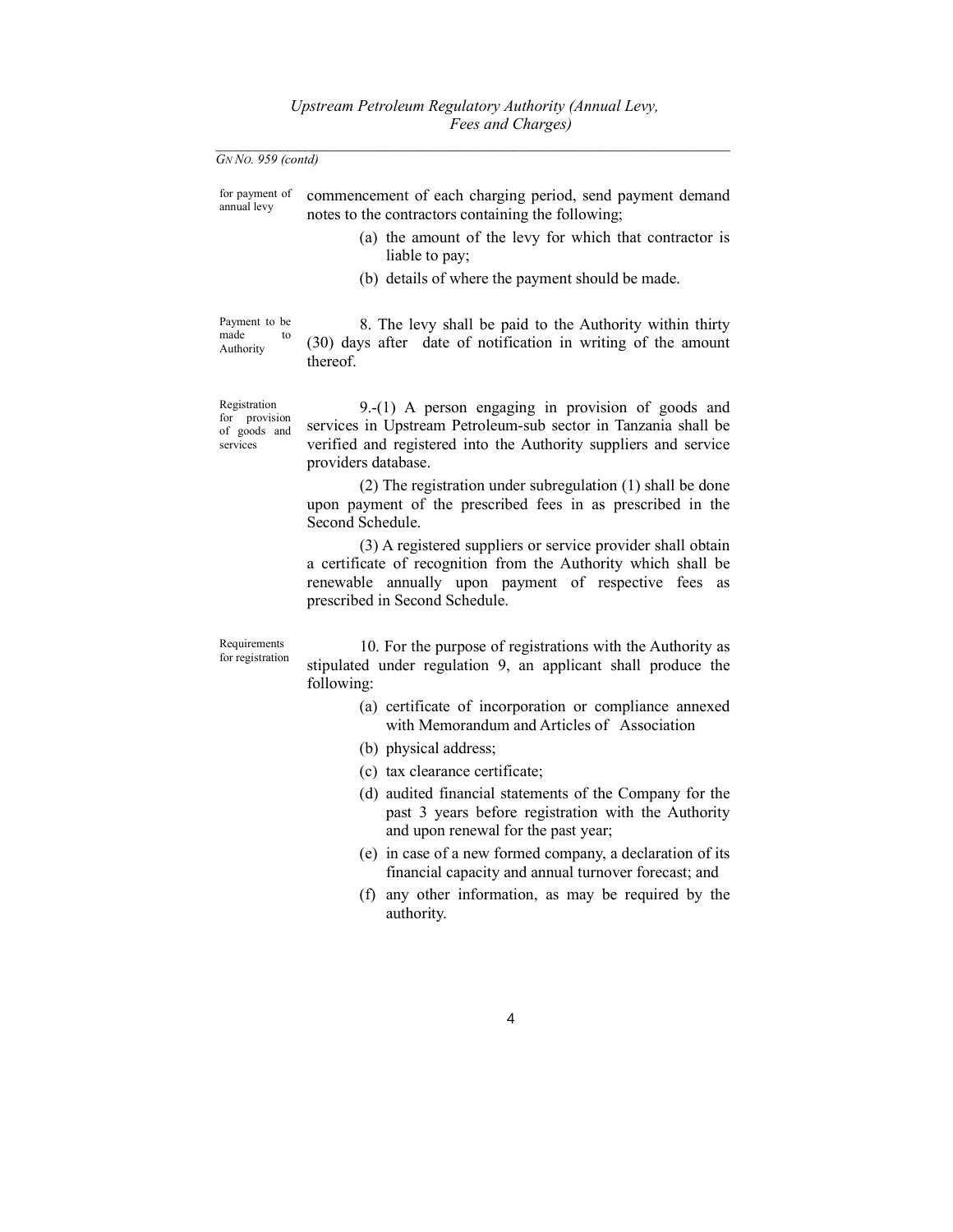| Refund<br>for<br>supervision,<br>inspection and<br>safety<br>measures | 11.-(1) The Authority shall recover from the contractor<br>the expenses incurred in the performance of regulatory and<br>supervisory services which are of emergence nature.                                                                                                                              |
|-----------------------------------------------------------------------|-----------------------------------------------------------------------------------------------------------------------------------------------------------------------------------------------------------------------------------------------------------------------------------------------------------|
|                                                                       | (2) Emergency regulatory supervisory service includes:                                                                                                                                                                                                                                                    |
|                                                                       | (a) follow-up on hazards and emergencies that have<br>occurred;                                                                                                                                                                                                                                           |
|                                                                       | (b) supervision of emergency preparedness exercises;                                                                                                                                                                                                                                                      |
|                                                                       | (c) dealing with reports in connection with hazards and<br>emergencies; and                                                                                                                                                                                                                               |
|                                                                       | (d) any other activity in relation to the above.                                                                                                                                                                                                                                                          |
| Invoicing of<br>refunds                                               | 12.-(1) A regulatory supervisory service which is carried<br>out in accordance with regulation 11 shall be invoiced based on<br>actual cost incurred which includes transport, man hours and<br>other entitlements in accordance with the Authority's policy.<br>(2) When calculating working time spent- |
|                                                                       | (a) working time up to thirty minutes or less, shall be<br>counted as half an hour; and                                                                                                                                                                                                                   |
|                                                                       | (b) working time in excess of thirty minutes shall be<br>counted as one full hour.                                                                                                                                                                                                                        |
| Engagement of<br>experts                                              | 13.-(1)The Authority may engage an expert to assist in<br>carrying out the activities provided for under regulation 11.                                                                                                                                                                                   |
|                                                                       | (2) Where an expert assists the Authority in the<br>performance of activities under regulation 13 (1), the Authority<br>shall determine the amount of remuneration to be paid to the said<br>expert.                                                                                                      |
|                                                                       | (3) Where the Authority submits an invoice for refund,<br>the Contractor shall reimburse the Authority within thirty (30)<br>days from the submission of the invoice.                                                                                                                                     |
|                                                                       | (4) Where the amount due in respect of an invoice is not<br>refunded, an interest shall be payable on the amount due at the<br>prevailing Bank of Tanzania interest rate.                                                                                                                                 |
| Interest<br>Payable on late<br>payment                                | 14.-(1) Where any due amount remains unpaid after a                                                                                                                                                                                                                                                       |
|                                                                       | 5                                                                                                                                                                                                                                                                                                         |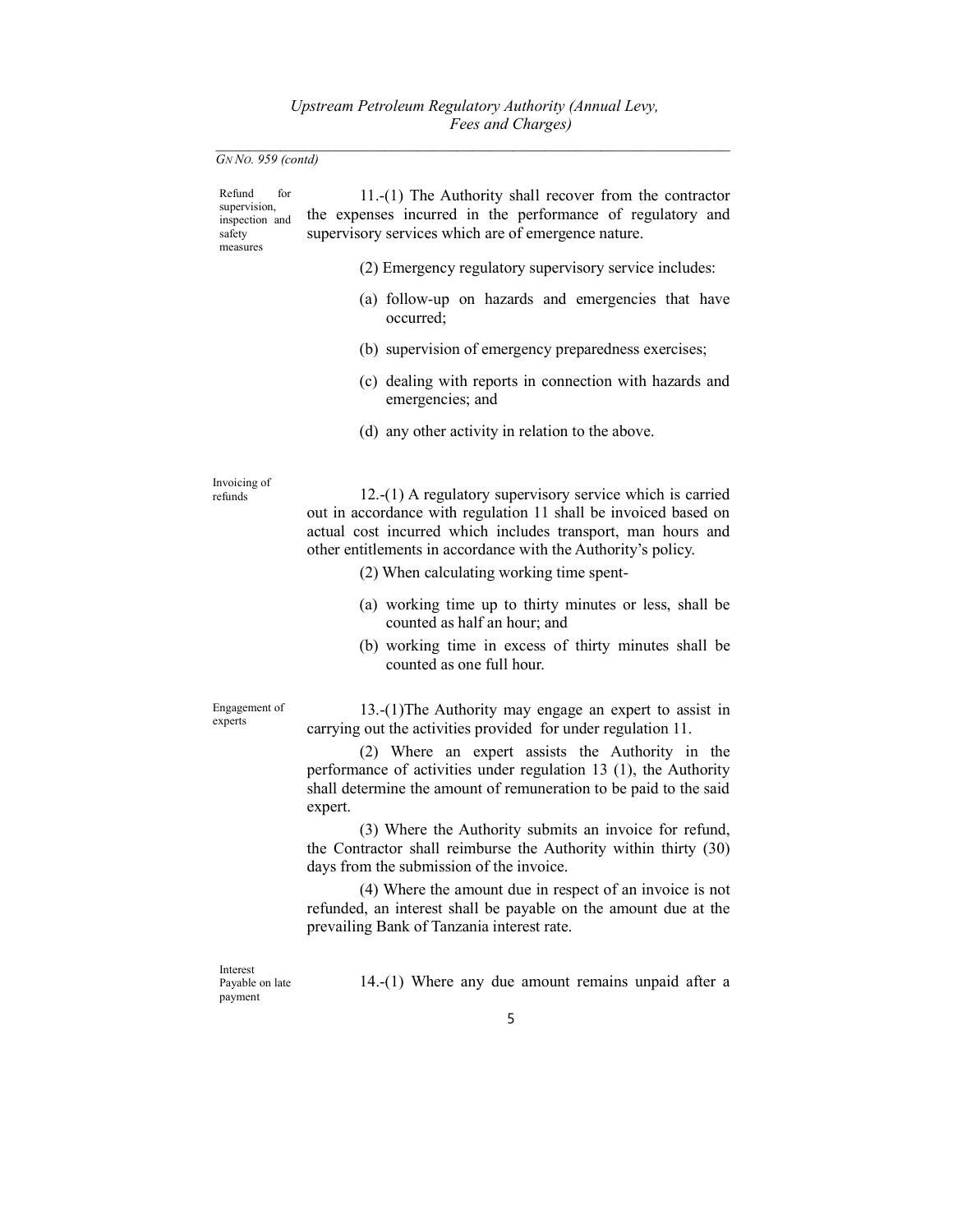service of demand note, the contractor shall be liable to pay to the Authority an interest on the outstading amount.

 (2)The interest referred to under subregulation (1) shall be simple interest at the rate of 10 per cent per annum, as determined by the Bank of Tanzania published base rate, for the current year.

Levy to be recovered as civil debt

 15.-(1) Where any amount of the levy notified to the contractor is not paid in accordance with a notice under regulation 7, that unpaid amount together with any due interest shall be as civil debt due to Petroleum Upstream Regulatory Authority.

 (2)Notwithstanding the generality of subregulation (1), failure to pay the prescribed levy under this regulations shall be treated as breach of licence conditions issued under the Act.

### FIRST SCHEDULE

#### (Made under regulation 9)

## PART I: FEES FOR VERIFICATION AND REGISTRATION OF OIL AND GAS LOCAL SUPPLIERS AND SERVICE PROVIDERS

| <b>CATEGORY</b>  | <b>TURNOVER</b><br><b>ANNUAL</b><br><b>FROM</b><br><b>EARNED</b><br><b>PETROLEUM</b><br>SECTOR (TZS '000') | <b>REGISTRATION</b><br>(TZS'000') | <b>RENEWAL(TZS</b><br>'000' |
|------------------|------------------------------------------------------------------------------------------------------------|-----------------------------------|-----------------------------|
| LSC <sub>1</sub> | Above 2,000,000                                                                                            | 5,000                             | 2,500                       |
| LSC <sub>2</sub> | Above 1,000,000 but not<br>more than $2,000,000$                                                           | 4,000                             | 2,000                       |
| LSC <sub>3</sub> | Above 700,000 but not more<br>than 1,000,000                                                               | 3,000                             | 1,500                       |
| LSC <sub>4</sub> | Above 500,000 but not more<br>than 700,000                                                                 | 2.000                             | 1.000                       |
| LSC <sub>5</sub> | Above 300,000 but not more<br>than 500,000                                                                 | 1,500                             | 750                         |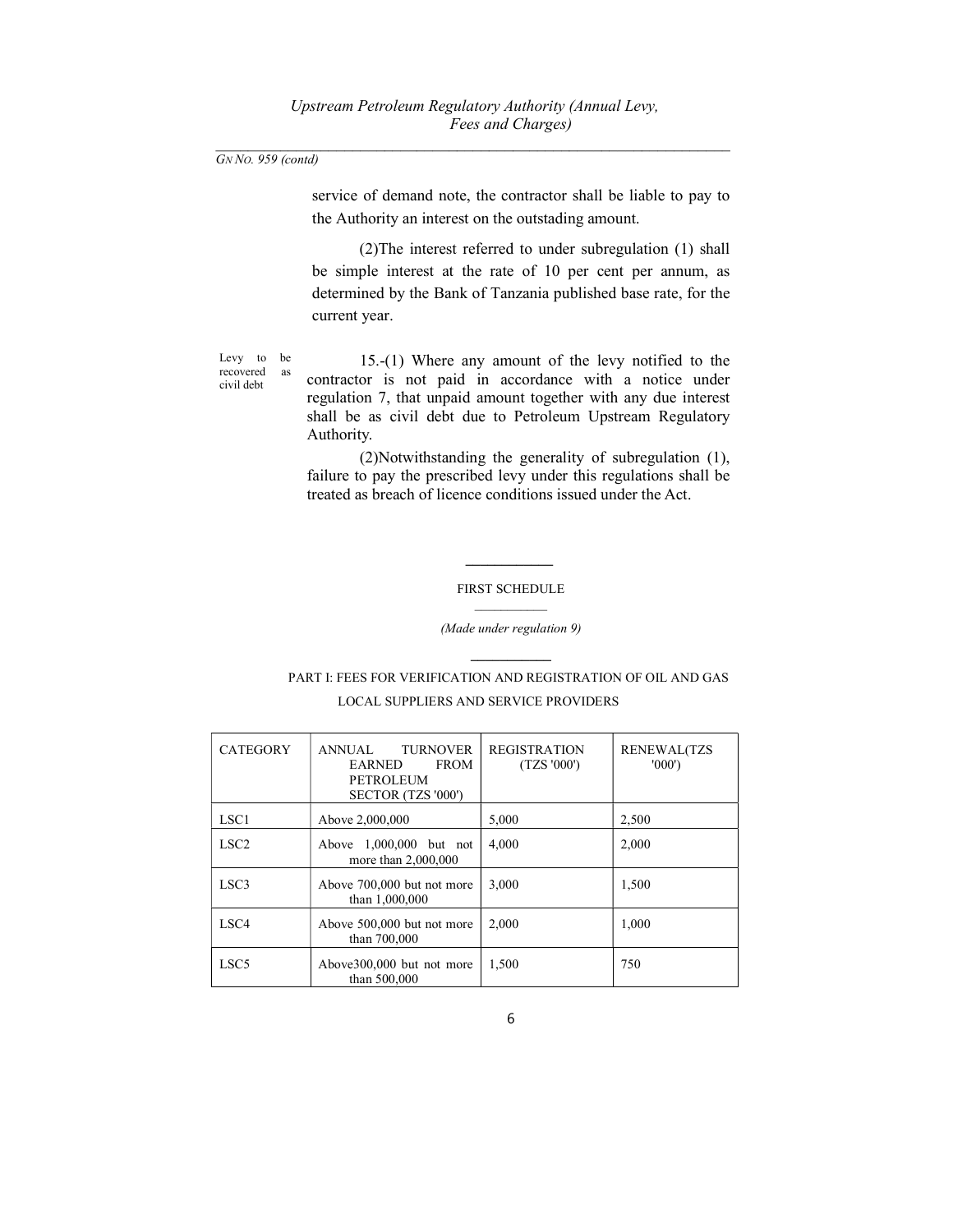### Upstream Petroleum Regulatory Authority (Annual Levy, Fees and Charges)  $\mathcal{L}_\text{max} = \frac{1}{2} \sum_{i=1}^n \mathcal{L}_\text{max}(\mathbf{z}_i - \mathbf{z}_i)$

GN No. 959 (contd)

| LSC6             | Above $100,000$ but not more<br>than 300,000 | 1.250 | 500 |
|------------------|----------------------------------------------|-------|-----|
| LSC7             | Above 40,000 but not more<br>than 100,000    | 750   | 375 |
| LSC <sub>8</sub> | $40,000$ or less                             | 250   | 300 |

LSC: Local Suppliers Class

### PART II: FEES FOR VERIFICATION AND REGISTRATION OF FOREIGN OIL AND GAS SUPPLIERS AND SERVICE PROVIDERS

| <b>CATEGORY</b>  | <b>TURNOVER</b><br>ANNUAL.<br>(US\$)             | <b>REGISTRATION</b><br><b>USD</b> | <b>RENEWAL</b> (US\$) |
|------------------|--------------------------------------------------|-----------------------------------|-----------------------|
| FSC <sub>1</sub> | Above 20 million                                 | 100,000                           | 85,000                |
| FSC <sub>2</sub> | About 10 million but not<br>more than 20 million | 80,000                            | 70,000                |
| FSC3             | About 7 million but not<br>more than 10 million  | 60,000                            | 50,000                |
| FSC4             | About 5 million but not<br>more than 7 million   | 40,000                            | 35,000                |
| FSC <sub>5</sub> | About 2 million but not<br>more than 5 million   | 25,000                            | 20,000                |
| FSC <sub>6</sub> | About 1 million but not<br>more than 2 million   | 18,000                            | 15,000                |
| FSC7             | About 1 million or less                          | 10,000                            | 8.000                 |

FSC: Foreigner Suppliers Class.

### $\mathcal{L}=\mathcal{L}^{\mathcal{L}}$ SECOND SCHEDULE

(Made under regulation 4)

### FEES FOR RECONNAISANCE PERMIT APPLICATION

| <b>ITEM</b>                                 | AMOUNT (US\$) |
|---------------------------------------------|---------------|
| Application fees for a reconnaisance permit | 20,000        |